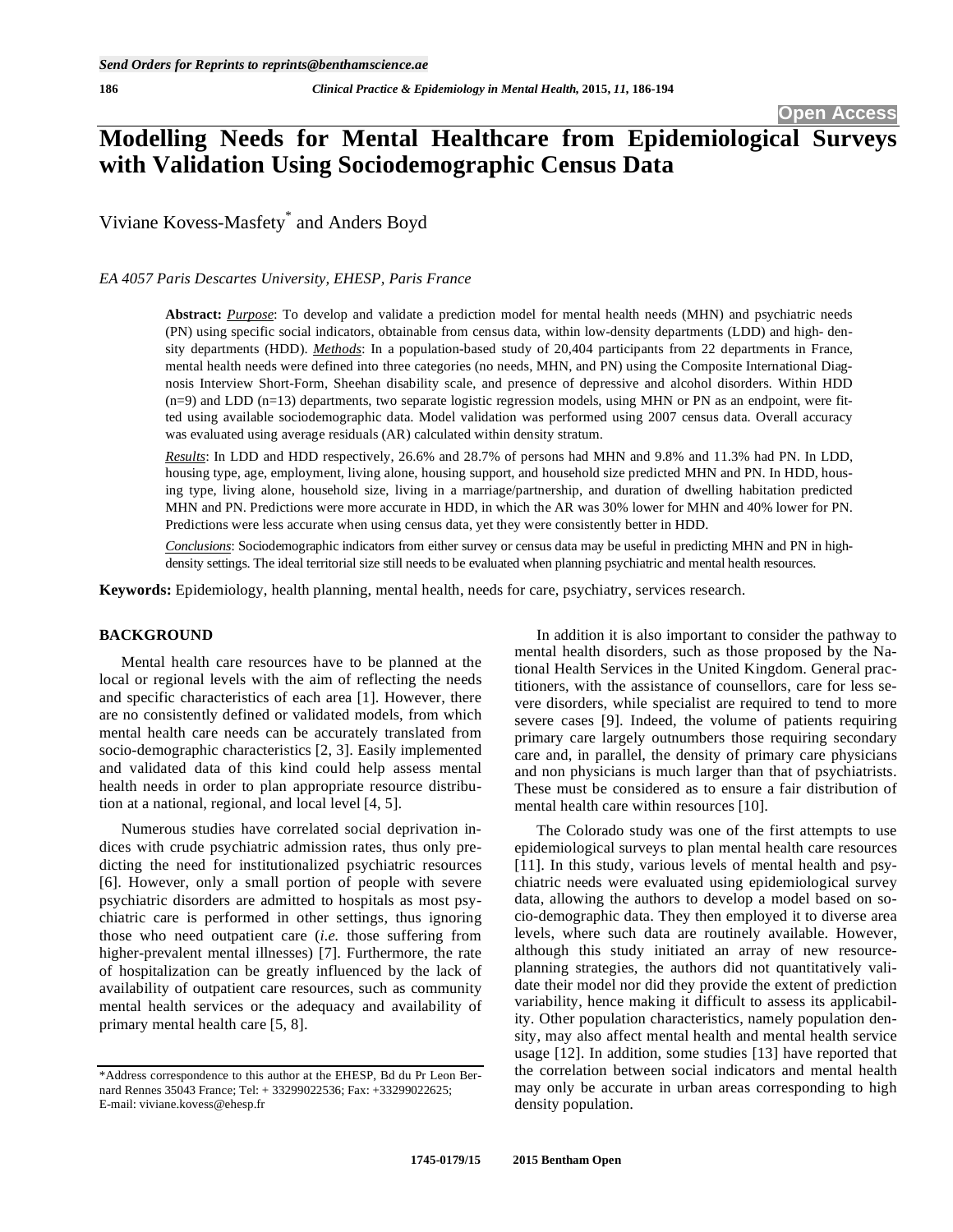### *Modelling Needs for Mental Healthcare from Epidemiological Surveys Clinical Practice & Epidemiology in Mental Health,* **2015***, Volume 11* **187**

The aim of this study is then to create models using social variables in order to predict two levels of needs, corresponding to primary ("Mental Health Needs" MHN) and secondary care ("Psychiatric Needs" PN), based on data collected from a large population-based survey. We then wished to use these models to predict needs per specific areas by routinely-collected census data.In other words, we attempt to answer to the following questions: [1] are the types of MHN and PN linked to social variables at the individual level, [2] are they different for each type of needs, [3] is it possible to predict MHN and PN by using social indicators from population census for a territory and to validate these predictions using survey data, and [4] does population density (High/Low) affect the accuracy of predicting needs?

# **METHODS**

# **Study Design**

A telephone survey was conducted by a polling institute (Ipsos) dedicated to health surveys. For each of the four regions, a random list of telephone numbers was extracted from the publicly-available telephone directory. Both listed and unlisted numbers were then obtained by replacing the last digit by a randomly chosen number. This procedure resulted in the selection of 32,351 contacted households. Of these, 28,238 (87.3%) provided sufficient information to proceed to random selection of one potential participant. 5050 households could not be reached, either due to lack of reply after fifteen calls or because the respondent had a physical or mental disability. Among the 23,188 individuals who were contacted; 20,077 completed the full interview, corresponding to a participation rate of 86.6% and an overall response rate of 71.1%.

In order to extend sampling coverage to households with only mobile phones, we conducted a smaller, parallel survey using random digit dialling for all French departments. A list of these four-digit prefixes was obtained from the national authority overseeing telephone numbers. Then the other six digits were generated at random to complete the ten-digit number. Subjects were subsequently selected if they had a non-business mobile phone number and their household was not equipped with a landline phone. Among the 3698 subjects contacted, 2061 completed the full interview, corresponding to a participation rate of 55.7%. Of them, 327 were from the departments included in the original survey and were added to constitute an overall sample of 20,404 individuals.

One individual was selected per household and observations were weighted by the inverse of selection probability [14, 15]. Post-stratification weights were also used to standardize age, gender, and socio-economic status of the sample to the general population [16, 17]. The distribution of these variables was obtained by publicly-available, 2007 census data from the French National institute of Statistics [18].

Mental health status was determined by using the shortform of the Composite International Diagnosis Interview Short-Form (CIDI-SF) [19, 20], which has been compared to the full version with good results [21, 22]. A number of cross-national surveys have been reported in Europe using this instrument [23] in different languages including the

French version used for this work [24, 25] and whose translation has been validated [26].

As in the WMH CIDI, the CIDI-SF provides twelvemonth prevalence rates for major depressive disorder, most anxiety disorders (phobia, panic disorder, generalized anxiety disorder, obsessive compulsive disorder, and posttraumatic stress disorder), and substance use disorders defined according to the DSM - Revision IV (DSM-IV) classification. The Sheehan disability scale was also embedded in each diagnostic section with the purpose of evaluating impairment in four domains [27].

The needs for care were classified into three hierarchical and mutually exclusive categories: (1) PN requiring second line specialized services, (2) MHN requiring treatment within the primary system, and  $(3)$  no needs.

Subjects classified as PN were operationally defined as presenting a diagnostic from at least two classes of mental disorders (depressive, anxiety, or substance use disorders) or severely impaired due to any individual disorder (score of  $\geq 7$ on the Sheehan scale). Subjects classified as having MHN were defined as those presenting psychological distress, or only one mental disorder without any severe impairment (score of <7 on the Sheehan scale) or two diagnoses within the same class of disorder without severe impairment. The remaining subjects were classified as having no needs.

The latest available French population census data, dated 2007, were obtained from INSEE and pooled by department ("department"). They correspond to social determinants reported as correlated with services use [28]:

- Demographics: gender, age, marital or cohabitating status, households occupied by couples, single parent households, single-person households
- Education level (% of individuals aged over 18 years completing secondary education), occupation, employment status (employed, retired, unemployed).
- Housing: ownership, number of rooms, subtype (individual, collective, other), comfort (WC, bathroom), calculated as the proportion of all households in the area.
- Principal economic activity of the area: agriculture, industry, tertiary, construction

# **Statistical Methods**

Preliminary analysis showed that there were substantial differences in needs in LD  $(\geq 200 \text{ habitats/km}^2)$  and HD  $\left($  <200 habitants/km<sup>2</sup>) departments. Analysis was then also stratified on departmental density.

Each Socio-Demographic variable was placed in a logistic regression model to predict mental health and psychiatrist needs on an individual level. Individual predictions were averaged within each of the 22 individual departments. For each variable, residuals were calculated within department in which the observed % of needs was subtracted by the expected % of needs and then squared. The sum of all residuals was calculated. The first five Socio-Demographic variables with the lowest residual sum (*i.e.* closest overall departmental-level predictions) were then placed in a multivariable logistic regression model with the aim of preserving parsi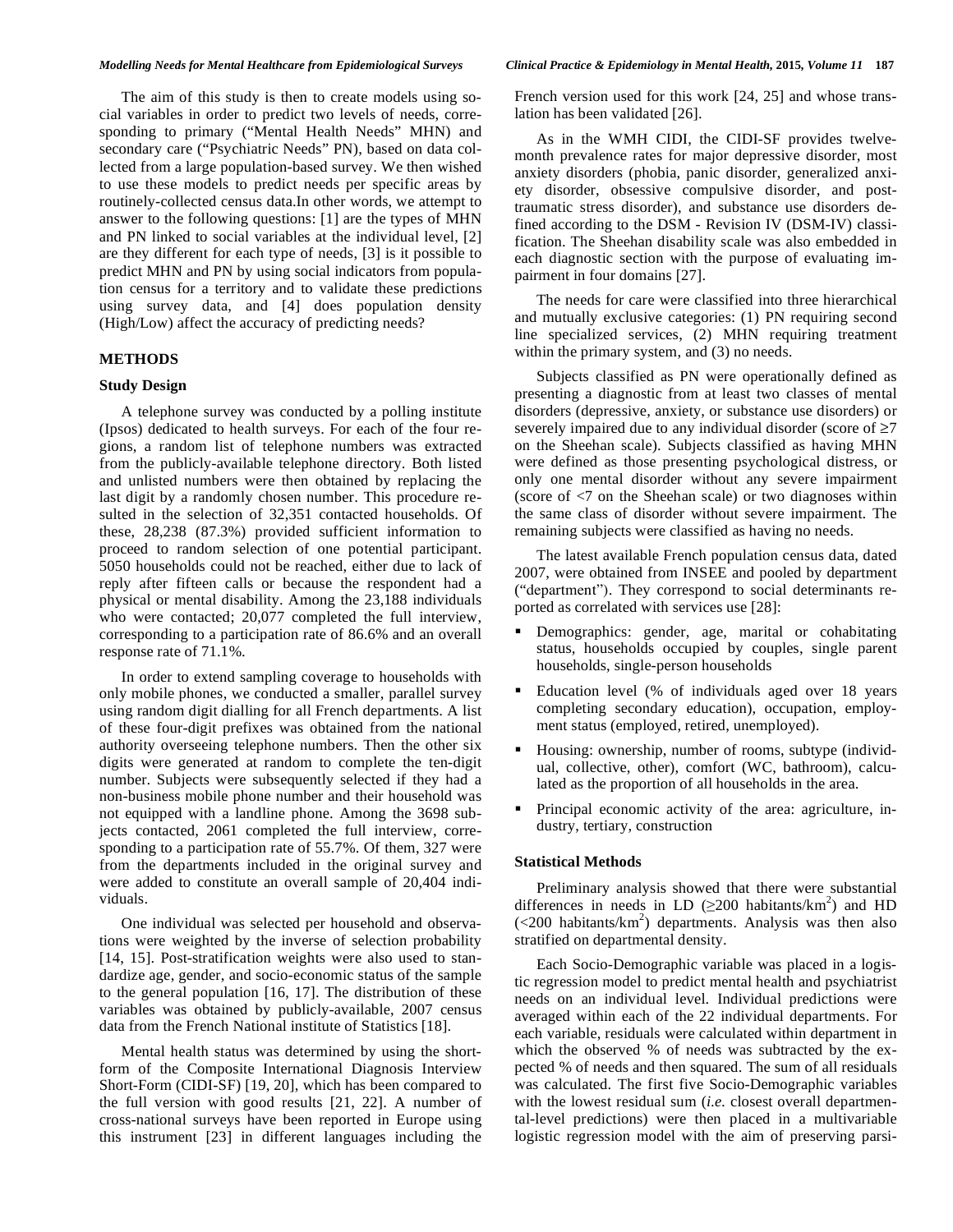mony. Variables that did not add significant prediction to the model  $(p<0.20)$  were then eliminated in a stepwise, backward-selection procedure [29]. The resulting multivariate models were used to predict needs for each department.

A validation of our sample was then attempted using data available from the 2007 census conducted by INSEE. Departmental statistics were obtained on each of the Socio-Demographic variables, whereupon prediction of healthcare needs were calculated for each department based on the parameter estimates of the multivariable logistic regression model. All variables in the sample validation analyses were adapted to correspond to available INSEE data. Some variables used in the selection models are not reported in their original scales, rather in the scales of INSEE variables.

Finally, the accuracy of healthcare needs based on survey and INSEE data were evaluated on a departmental level. The difference between observed and expected values was calculated and the range of differences was reported. Average residuals were then created by squaring the difference, summing the squared differences within density strata, and dividing by the numbers of departments.

All analysis was performed using STATA statistical software package (v11.0, College Station, TX, USA).

# **RESULTS**

13,849 participants resided in LD departments (<200 habitants/km<sup>2</sup>) and 6,555 in HD departments ( $\geq$ 200 habi $tants/km<sup>2</sup>$ ) at the time of interview. Age distribution was significantly older in LD *vs.* HD areas (p<0.0001), with more participants at an age range of 65-79 years (14.9% *vs.* 11.8%, respectively) and slightly more participants at an age range of 55-64 years (13.8% *vs.* 12.5%, respectively). Retired persons were more likely to be found in LD regions (22.8 *vs.*  18.9% in HD departments, p<0.0001). Higher proportion of homeowners resided in LD (66.2%) compared to HD departments (51.6%, p<0.0001). Likewise, a higher proportion of persons living in LD, compared to HD departments, have been living in their residences for more than 5 years (89.7% *vs.* 79.3%, respectively p<0.0001). Albeit the mean number of persons per household was similar (3.0-3.1), LD departments had a lower percentage of persons living alone (15.5%) and a higher percentage of persons living in cohabitation or married (70.3%) compared to HD departments (p<0.0001) (Table **1**).

Persons living in LD departments with government sponsored housing or private renters have a higher adjusted odd of MHN *vs.* home-owners (aOR=1.48, 95% CI: 1.29-1.71 or a OR=1.22; 95% CI: 1.07-1.38, respectively). Employment or retired status had a protective effect on MHN (aOR=0.64, 95% CI: 0.55-0.74 or a OR=0.58, 95% CI: 0.49-0.70, respectively) when compared to unemployed persons. Overall, age was a significant predictor of MHN, with higher adjusted odds among 40-54 year olds (aOR=1.19, 95% CI: 0.98-1.43) and slightly lower odds among persons 65-79 (aOR=0.97, 95% CI: 0.76-1.22) and  $\geq 80$  years old (aOR=0.95, 95% CI: 0.70-1.28) than 18-24 year olds. In LD, PN risk factors substantially differ from MHN except living in a government sponsored household or private renter, who had respective 1.77-fold (95% CI: 1.40-2.25) and 1.49-fold (95% CI: 1.23- 1.80) increase in adjusted odds of PN than home-owners. Other significant factors of household description were: persons with government housing support (aOR=1.45, 95% CI: 1.17-1.81), persons not living alone (aOR=0.41; 95%CI: 0.34-0.51) and total number of persons per household (aOR per person=1.10, 95%CI: 1.02-1.19) (Table **2**).

In HD areas, MHN predictors were: housing type (aOR for governmental sponsored housing=1.49, 95% CI: 1.24- 1.77; aOR for private renter= 1.55, 95% CI: 1.32-1.82, *vs.*  home-owners), household composition (aOR for adults not living alone=0.81, 95% CI: 0.67-0.99; aOR per number of person in household=1.06, 95% CI: 1.00-1.13), and marital or partnership status (aOR=0.65, 95% CI: 0.54-0.77). In HD departments predictors of PN were very similar to those of MHN: Housing type (aOR for governmental sponsored housing=2.54, 95% CI: 1.94-3.33; aOR for private renter= 2.05, 95% CI: 1.55-2.69, *vs.* home-owners), household composition (aOR for adults not living alone=0.74, 95% CI: 0.56-0.97), and marital or partnership status (aOR=0.60, 95% CI: 0.45-0.78). In addition, persons living in their current household for less than 5 years were at increased adjusted odds of PN (aOR=1.11, 95% CI: 0.86-1.43) (Table **3**).

26.6% of LD and 28.7% of HD departments were having MHN (p=0.009). Percentage of MHN for each department are provided in Fig. (**1a**) for LD and Fig. (**2a**) for HD departments. PN were observed in 9.8% of LD and 11.3% of HD departments, (p=0.01). Percentage of PN for each department are provided in Fig. (**1b**) for LD and 2b for HD departments.

Predicted percentage of persons with MHN is found in Fig. (**1a**) in LD and Fig. (**2a**) in HD departments. The difference between observed and expected predictions ranged from -2.8% to +5.1% for LD and -2.3% to +3.8% in HD departments. Despite similar ranges, the average residual was 1.4 times higher in low- *vs.* HD departments (avg residual= $5.3x10^{-4}$  and  $3.7x10^{-4}$ , respectively), suggesting weaker accuracy in LD departments.

Predicted percentage of persons with PN is found in Fig. (**1b**) and (**2b**) in low- and HD departments, respectively. For LD departments, predictions ranged from -4.2% to +2.3% off the observed value, while these values ranged from -2.3% to +2.5% for high- density departments. Similar to mental health needs, LD departments had average residuals that were 1.7 times higher than HD departments (avg residual= $3.0x10^{-4}$  and  $1.8x10^{-4}$ , respectively).

Predictions of MHN, based on INSEE data are also found in Fig. (**1a**) for LD and Fig. (**2a**) for HD departments. Prediction estimates differed by -5.3% to +3.2% for LD and -3.2% to +3.2% for HD departments. Prediction estimates differed by -5.3% to +3.2% for LD and -3.2% to +3.2% for HD departments from the observed values, with the majority of predictions as underestimations (10/13 in low- and 8/9 in HD predictions). Residuals were also 1.5 times higher in low- *vs.* HD departments (8.5 x10 and 5.5 x10, respectively).

Predictions of PN based on INSEE data are represented in Figs. (**1b** and **2b**) for low- and HD departments, respectively. The difference between observed and expected estimates ranged from -5.2% to +0.9% for LD and -3.9% to +0.6% for HD departments, as predictions were mostly under the observed values (8/13 in low- and 8/9 in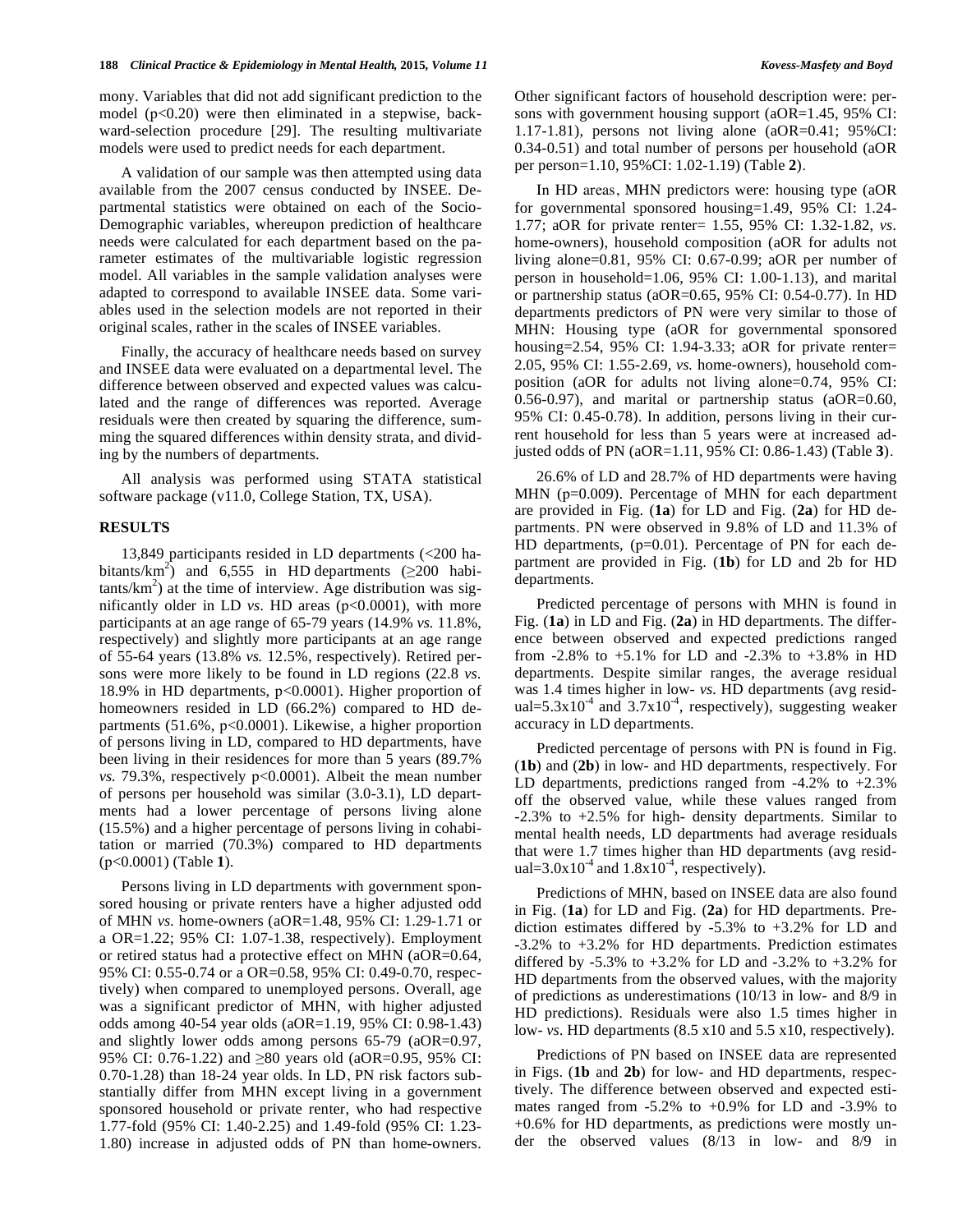|                                             | $\%$ within departments   |                                  |          |
|---------------------------------------------|---------------------------|----------------------------------|----------|
| <b>Descriptor</b>                           | Low-density<br>$n=13,849$ | <b>High-density</b><br>$n=6,555$ | $p^{**}$ |
| Age in groups                               |                           |                                  | < 0.0001 |
| 18-24                                       | 12.1                      | 13.4                             |          |
| 25-39                                       | 29.8                      | 32.7                             |          |
| $40 - 54$                                   | 26.6                      | 26.6                             |          |
| 55-64                                       | 13.8                      | 12.5                             |          |
| 65-79                                       | 14.9                      | 11.8                             |          |
| $\geq 80$                                   | 2.8                       | 3.0                              |          |
| <b>Employment Activity</b>                  |                           |                                  |          |
| Unemployed                                  | 17.8                      | 17.3                             | 0.5      |
| Employed                                    | 59.5                      | 63.9                             | < 0.0001 |
| Retired                                     | 22.8                      | 18.9                             | < 0.0001 |
| Type of housing                             |                           |                                  | < 0.0001 |
| Home-owner                                  | 66.2                      | 51.6                             |          |
| Government sponsored housing                | 13.0                      | 20.8                             |          |
| Private renter                              | 15.9                      | 21.9                             |          |
| Other                                       | 5.0                       | 5.7                              |          |
| Households occupied for $\leq$ 5 years      | 10.3                      | 20.7                             | < 0.0001 |
| Married or partnership status               | 70.3                      | 63.9                             | < 0.0001 |
| Households with only 1 adult                | 15.5                      | 22.9                             | < 0.0001 |
| Total number of persons per household, mean | 3.1                       | 3.0                              | ntp      |
| Persons with governmental housing support   | 15.4                      | 15.1                             | $0.7\,$  |

**Table 1. Description of demographic variables in the study population.** 

Threshold to determine low- vs. high-density department was defined at 200 habitants/km<sup>2</sup>.ntp=no test performed\* All statistics are reported as percentages unless otherwise indicated. \*\* Density groups were compared using likelihood-ratio test statistic for proportions corrected for sampling error.

high-density). For both MHN and PN, accuracy was substantially higher in HD (avg residual= $0.2 \times 10^{-4}$ ) when compared to LD departments (avg residual=  $4.5 \times 10^{-4}$ ).

# **DISCUSSION**

Using a population based-survey, we confirmed the correlation between Socio-Demographic variables, more specifically marital and employment status with MHN and PN [30]. Unfortunately, transforming Socio-Demographic variables into an operational method, according to which resources are distributed at a regional level, is not an easy task to accomplish. Considering the survey sample size, the results of the present paper are somewhat disappointing.

Indeed, there are some drawbacks when using results from population surveys to determine needs for mentalhealth services. Firstly, estimated prevalence for mental disorders is open to bias due, inter alia, to incomplete participation and to the reliability of self-declarative data. Secondly, the survey sampling design may skew prevalence of MHN.

For example, people with very low socioeconomic status might not have a fixed address or mobile or telephone number. They are usually most vulnerable to many severe mental health problems and in need of greatest mental-health care, but since they could have been unreachable *via* telephone survey, this population could have been inadvertently excluded from the sample population. Therefore, the prevalence of MHN predicted from the model may not represent the "true" need. It should also be noted that the distance between predicted and observed values does not necessarily invalidate the use of social indicators, as some of the model variation could be explained by study design.

Overall, predictability of needs using Socio-Demographic data were more likely to be accurate for HD than LD departments. This finding, which correlates with other studies, [12, 13, 31] could be due many different factors. In a study conducted by Burgess *et al.* [28] they suggested that this discrepancy could be due to factors immeasurable from social indicators in population survey. Factors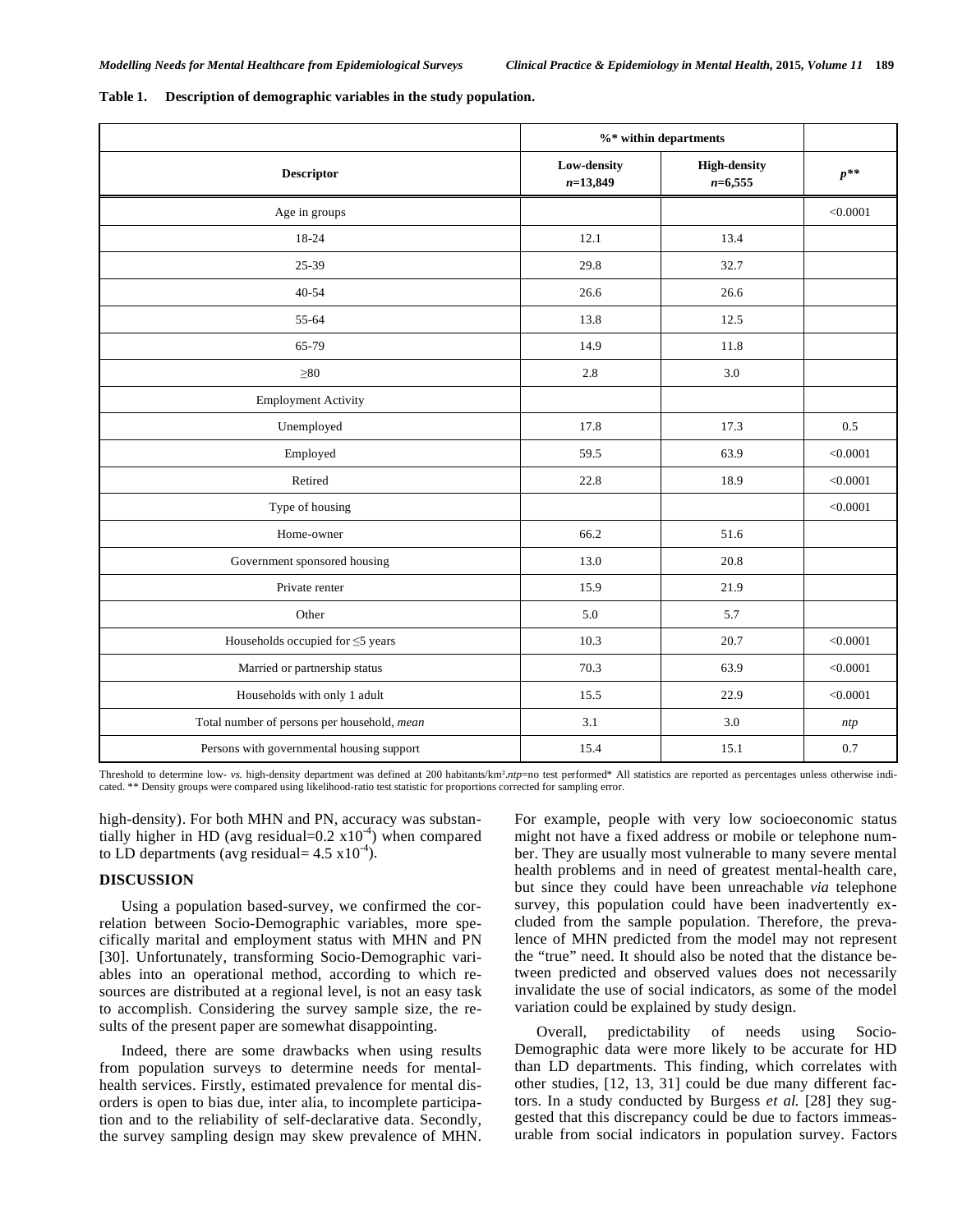|                                                    | <b>Mental health need</b> |                 | <b>Psychiatric need</b> |                 |
|----------------------------------------------------|---------------------------|-----------------|-------------------------|-----------------|
| <b>Predictor</b>                                   | <b>OR</b>                 | (95% CI)        | <b>OR</b>               | $(95\% \ CI)$   |
| Type of housing                                    |                           |                 |                         |                 |
| Home-owner                                         | 1.00                      | $\frac{1}{2}$   | 1.00                    | $\ast$ $\ast$   |
| Government sponsored housing                       | 1.48                      | $(1.29 - 1.71)$ | 1.77                    | $(1.40 - 2.25)$ |
| Private renter                                     | 1.22                      | $(1.07-1.38)$   | 1.49                    | $(1.23 - 1.80)$ |
| Other                                              | 1.03                      | $(0.82 - 1.29)$ | 1.44                    | $(1.02 - 2.05)$ |
| Age in groups                                      |                           |                 |                         |                 |
| 18-24                                              | 1.00                      | $\ast$          |                         |                 |
| 25-39                                              | 1.05                      | $(0.87 - 1.27)$ |                         |                 |
| $40 - 54$                                          | 1.19                      | $(0.98-1.43)$   |                         |                 |
| 55-64                                              | 1.05                      | $(0.85 - 1.30)$ |                         |                 |
| 65-79                                              | 0.97                      | $(0.76 - 1.22)$ |                         |                 |
| $\geq 80$                                          | 0.95                      | $(0.70 - 1.28)$ |                         |                 |
| <b>Employment Activity</b>                         |                           |                 |                         |                 |
| Unemployed                                         | 1.00                      | $\ast$          |                         |                 |
| Employed                                           | 0.64                      | $(0.55 - 0.74)$ |                         |                 |
| Retired                                            | 0.58                      | $(0.49 - 0.70)$ |                         |                 |
| Households with                                    |                           |                 |                         |                 |
| 1 adult                                            |                           |                 | 1.00                    | $\gg \gg$       |
| $\geq$ 2 adults                                    |                           |                 | 0.41                    | $(0.34 - 0.51)$ |
| Government housing support                         |                           |                 | 1.45                    | $(1.17-1.81)$   |
| Total number of persons per household (per person) |                           |                 | 1.10                    | $(1.02 - 1.19)$ |

|  | Table 2. |  |  |  | Multivariate analyses: risk-factors for mental health and psychiatric needs in low-density departments. |  |
|--|----------|--|--|--|---------------------------------------------------------------------------------------------------------|--|
|--|----------|--|--|--|---------------------------------------------------------------------------------------------------------|--|

Risk-factors for mental health and psychiatric needs are reported for departments with a density  $\geq$ 200 habitants/km<sup>2</sup>. \* All models are adjusted for variables with significance (*p*<0.20) using a backward stepwise process of selection: mental health needs adjusted for type of housing, age in groups, and employment activity; psychiatric needs adjusted for type of housing, number of adults per household, total number of persons in household, and persons with governmental housing support. \*\* *p*-values calculated using Wald test in a multivariable logistic regression model accounting for weighted survey data.

such as differences in hospital policies, negative attitude towards mental illness and psychiatric treatment, lack of anonymity while seeking mental health care and difficulty in accessibility (including longer distance to) and availability of services could hinder rural residents from seeking mental health care [31]. Hence, the variability of people in rural areas seeking help could be more influenced and less predictable than those in urban areas.

Of the six social indicators examined in this study, only housing type, especially government sponsored housing, yielded a higher OR for PN, both in urban and rural areas. For the remaining social deprivation and fragmentation indicators, there was no distinction between predictability of the two types of needs. One possible explanation for this finding is that housing type (and ownership) can be a proxy for socioeconomic and employment status. In urban areas, where the housing price is high, people living in governmentsponsored houses are probably either socioeconomically deprived or unemployed, both of which are strong indicators for elevated needs of mental and psychiatric care [8]. However, unlike urban areas, housing could be cheaper and home ownership does not necessarily correspond to employment status in LD departments. Usually in these departments, a large per cent of the population is older and retired, which correlates with lower prevalence of mental health needs when compared to younger and unemployed populations.

In order to consider Socio-demographic variables as an acceptable approach for planning healthcare resources in HD departments, an additional step is needed before the method proposed herein can be fully implemented. In the present study, we used the department ("department"), a historically administrative geographical unit with a population size that ranges from 200 000 to over one million individuals. This choice was justified by the abundant resources of publicly available demographic data at the department-level, which includes data on mental-health resources, such as the number of psychiatrists, general practitioners and psychiatric hospital beds, and information on social benefit expenditure.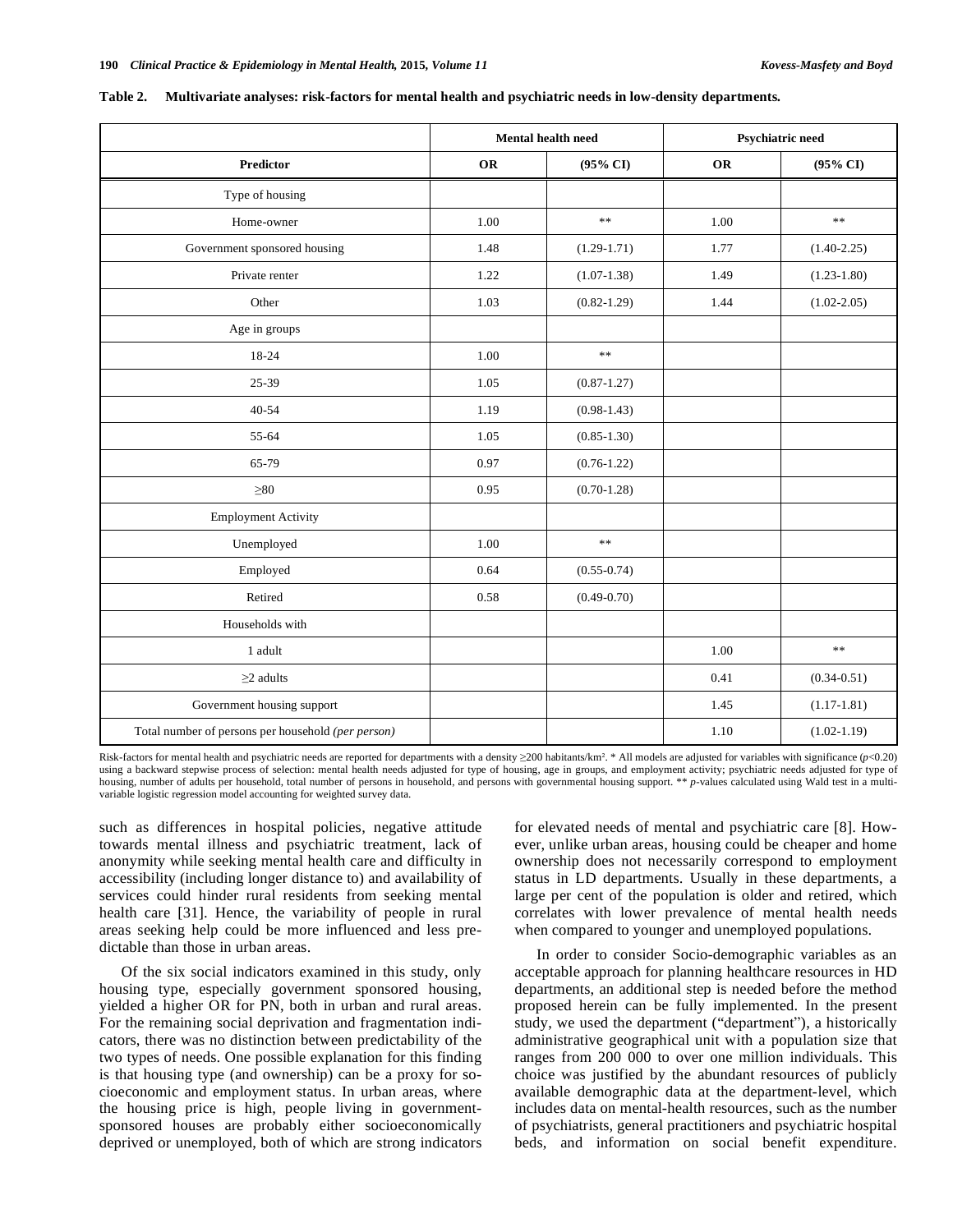|                                                    | <b>High Density Department</b> |                     |           |                         |  |
|----------------------------------------------------|--------------------------------|---------------------|-----------|-------------------------|--|
|                                                    | <b>Mental health need</b>      |                     |           | <b>Psychiatric need</b> |  |
| Predictor                                          | <b>OR</b>                      | $(95\% \text{ CI})$ | <b>OR</b> | $(95\% \text{ CI})$     |  |
| Type of housing                                    |                                |                     |           |                         |  |
| Home-owner                                         | 1.00                           | **                  | 1.00      | $\ast$ $\ast$           |  |
| Government sponsored housing                       | 1.49                           | $(1.24 - 1.77)$     | 2.54      | $(1.94 - 3.33)$         |  |
| Private renter                                     | 1.55                           | $(1.32 - 1.82)$     | 2.05      | $(1.55-2.69)$           |  |
| Other                                              | 1.31                           | $(0.97-1.76)$       | 2.62      | $(1.70 - 4.03)$         |  |
| Households with                                    |                                |                     |           |                         |  |
| 1 adult                                            | 1.00                           | $\ast$              | 1.00      | $\ast$ $\ast$           |  |
| $\geq$ 2 adults                                    | 0.81                           | $(0.67 - 0.99)$     | 0.74      | $(0.56 - 0.97)$         |  |
| Marital or partnership status                      | 0.65                           | $(0.54 - 0.77)$     | 0.60      | $(0.45 - 0.78)$         |  |
| Total number of persons per household (per person) | 1.06                           | $(1.00-1.13)$       |           |                         |  |
| Duration of habitation                             |                                |                     |           |                         |  |
| $\leq$ years                                       |                                |                     | 1.00      | **                      |  |
| $>5$ years                                         |                                |                     | 1.11      | $(0.86 - 1.43)$         |  |

#### **Table 3. Multivariate analysis: risk-factors for mental health and psychiatric needs in high-density departments.**

Risk-factors for mental health and psychiatric needs are reported for departments with a density >200 habitants/km.

\* All models are adjusted for variables with significance (*p*<0.20) using a backward stepwise process of selection: mental health needs adjusted for type of housing, number of adults per household, married or partnership status, total number of persons in household; psychiatric needs adjusted for type of housing, number of adults per household, married or partnership status, and time of household occupation.

\*\* *p*-values calculated using Wald test in a multivariable logistic regression model accounting for weighted survey data.



**Fig. (1).** Mental health (**a**) and psychiatric (**b**) need prediction using survey and census data across low-density departments Predictions for mental health and psychiatric needs are reported for departments with a density <200 habitants/ $km^2$ . Symbols from legend represent the following predictions: "observed", values observed from the survey; "survey", predicted values based on the algorithm using demographic data from the survey; or "INSEE", predicted values using data from publicly available datasets, namely INSEE.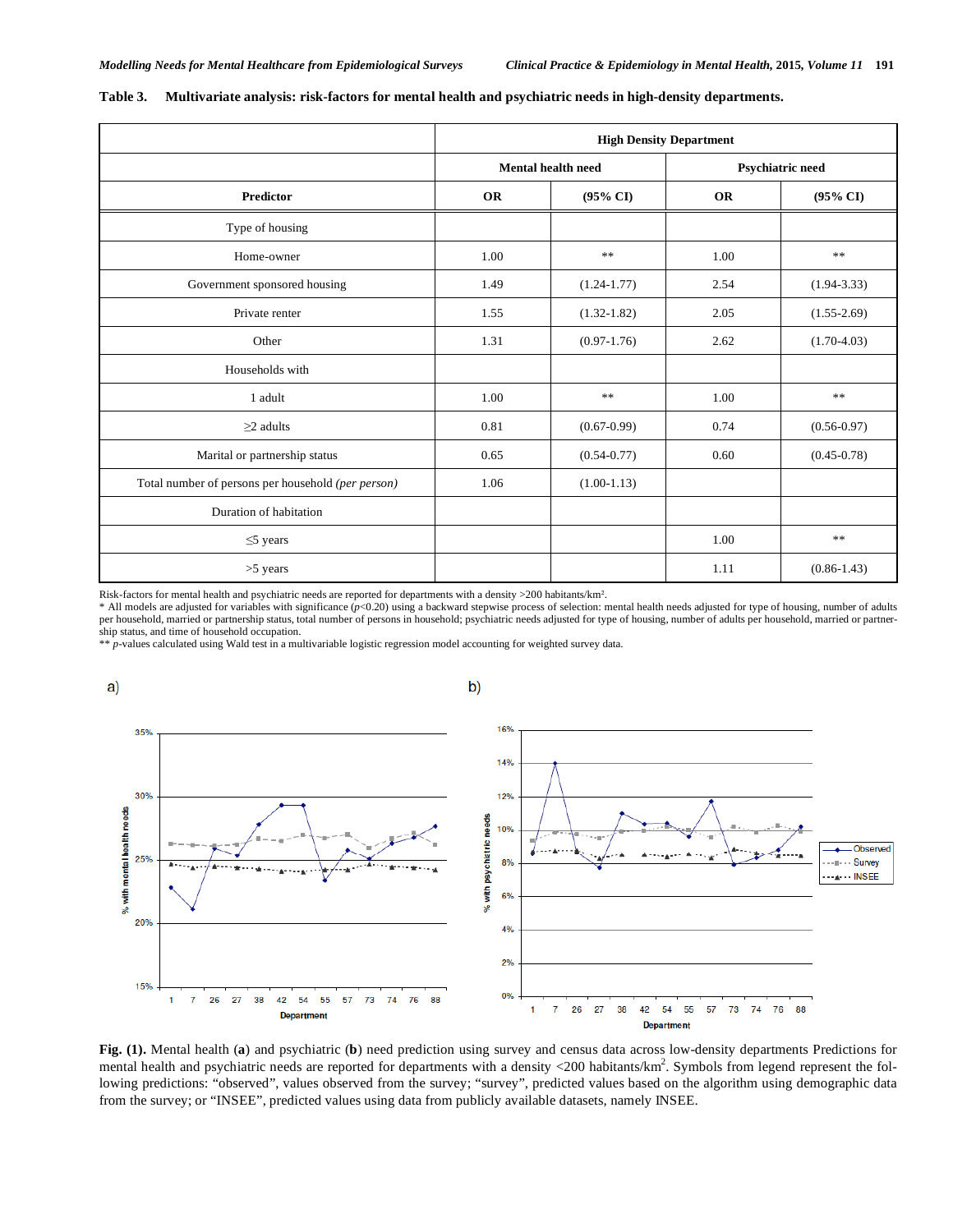

**Fig. (2).** Mental health (**a**) and psychiatric (**b**) need prediction using survey and census data across high-density departments Predictions for mental health and psychiatric needs are reported for departments with a density  $\geq$ 200 habitants/km<sup>2</sup>. Symbols from legend represent the following predictions: "observed", values observed from the survey; "survey", predicted values based on the algorithm using demographic data from the survey; or "INSEE", predicted values using data from publicly available datasets, namely INSEE.

However, departments vary greatly in population size and structure and do not necessarily reflect the current socioeconomic composition of the whole region, yielding the option of extrapolating to bigger geographical region highly constrained. In this survey, however, postal area codes were available, thus allowing more refined territorial definitions, including another territorial unit already in use for more flexible health-care planning. In fact, National Health Ministry guidelines have recommended using smaller units of around 200,000 inhabitants for planning mental healthcare resource allocation [32]. A thorough understanding of the region and careful division of the territorial unit would be crucial for planning of mental health care resources.

One of the limitations of this study is the cut-off between psychiatric versus mental health needs. The different needs were mainly derived from either the Sheehan disability scale by using recommended cut-offs [27] or a strict definition of co-morbidity as a severe event, which usually corresponds to a higher probability of healthcare use [33]. Second, we used post-stratification weighting in order to represent the entire French population and not individual departments. This could have affected variance estimates of our models and hence reduced prediction accuracy.

Furthermore, our modelling strategy was somewhat atypical – constructing a predictive model with epidemiological data and then applying it to census data with missing information on mental health needs. Indeed, a crossvalidation approach or "internal validation" could have been helpful in this context, whereby a randomly-selected subset of the data is used to construct the initial model and other randomly-selected subsets thereafter are used to validate the model. "External validation", in which our model is applied to another epidemiological database containing the same parameters, would have also been immensely helpful, yet unfortunately; there were no databases of this kind at our disposition. Finally, there are a number of more technical models that could help refine predictive capacity. For instance, "boosting" algorithms can create a series of subdatasets aimed to reduce model error, especially for observations that are difficult to predict [34]. Future research should aim to validate our findings and to predict mental health needs with more complex models, while keeping in mind the profound differences observed between high- and lowdensity regions.

In this study, we have constructed a model that can be used for allocation of mental health resource by predicting MHN from various social indicators generated in population survey. This model yields high predictability of MHN in HD departments. However, this does not always reflect the actual usage of the mental health resources [5]. In addition, even if more resources are available, this does not always result in increased use of the service by people with mental disorders [35]. Social characteristics such as age, gender, educational level and social network, and other immeasurable variables, such as genetic and biological differences can influence the intentions and actions of seeking mental health care At best, we can correlate certain social indicators predict needs of mental health care resources at a local level but, we need social infrastructures and programs to encourage actual utilization of those resource. In retrospect, collecting and incorporating information on current usage of any form of mental health care service, whether public or private, could have been helpful in differentiating between a need for a better quality versus more mental health care. This need is different from primary or secondary mental health care needs and would be critical in addressing mental health care needs and allocating resources appropriately.

# **CONCLUSION**

Socio-demographic indicators routinely produced by national statistics centers may be useful for predicting mental health and psychiatric needs in local territories, such as the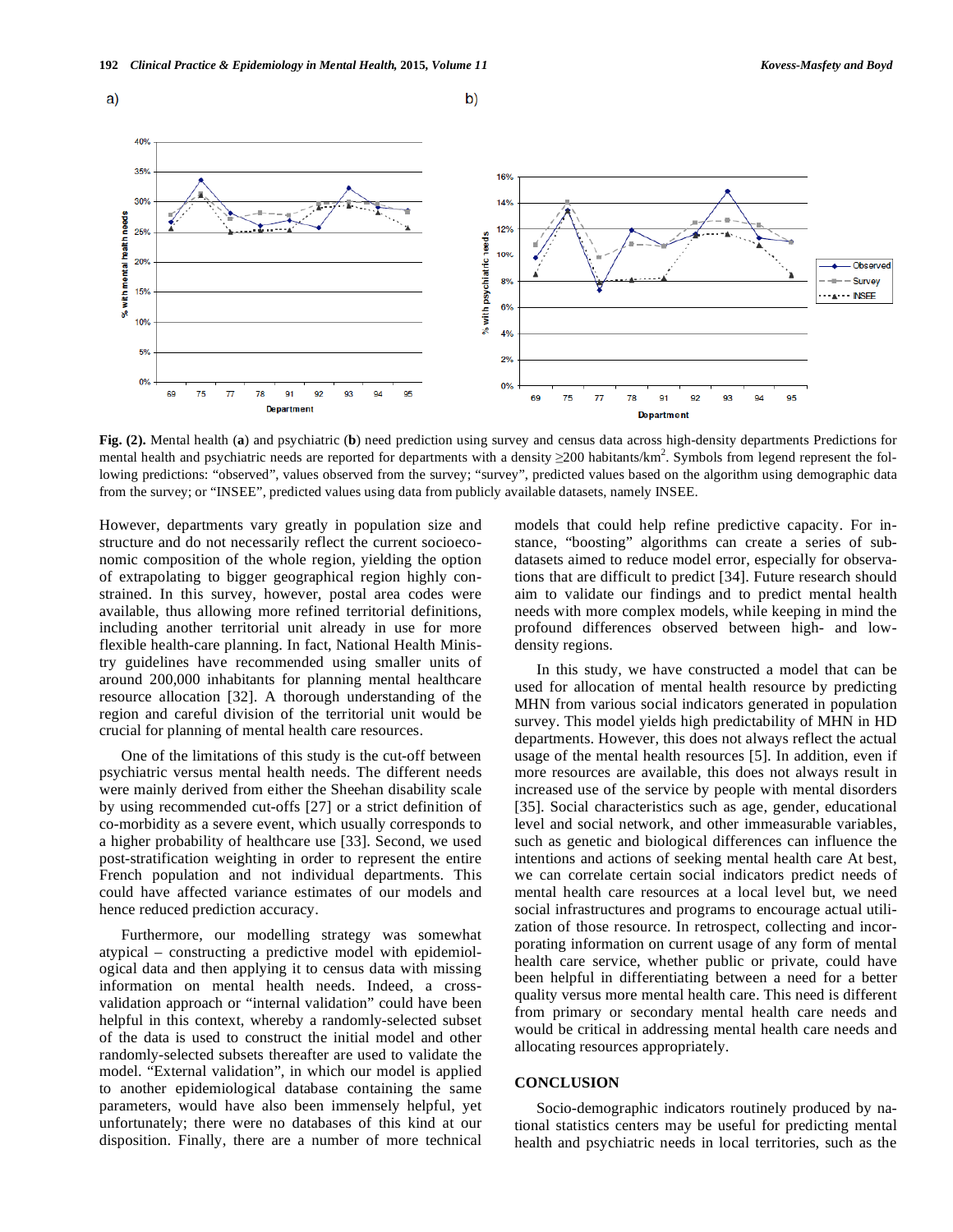French departments with higher population density. However, such indicators should not be used on their own. Other predictors, including hospitalization data and local expert opinions from patients and family members through delta group or similar techniques [36], maybe more useful when used together with demographic predictors. Both predictions and observational data indicate that healthcare needs greatly vary between local territorial units, thereby justifying the need to identify indicators that could be used to plan the distribution of mental health resources. The ideal territorial size to be considered when planning psychiatric and mental health resource still needs to be identified, taking into account data availability, heterogeneity of the population, and the administrative level at which resource allocation is decided.

#### **CLINICAL IMPLICATIONS**

Given the shortage of resources, it is essential to distribute healthcare funds according to specific needs and to identify individuals likely to receive costly interventions.

Using an epidemiological survey, a set of common social indicators were employed to predict mental health, which could help health authorities plan and orient diverse levels of needs.

# **LIMITATIONS**

Although the size of the survey was large (20 000 persons), departments with small sample sizes makes predictions for these regions difficult.

It is hard to define the appropriate regional size for mental health resource planning, while large internal discrepancies often exist within subunits of regions.

# **ABBREVIATIONS**

 $vs = versus$ 

|  | $MHN = Mendal health needs$                          |
|--|------------------------------------------------------|
|  | $PN = Pychiatric needs$                              |
|  | $NPHS = National Canadian Population Health Surveys$ |
|  | $LD = Low density$                                   |
|  | $HD = High density$                                  |
|  |                                                      |

#### **CONFLICT OF INTEREST**

The authors confirm that this article content has no conflict of interest.

# **ACKNOWLEDGEMENTS AND FUNDING**

This study was funded by the Direction Générale de la Santé (DGS) and Direction des Hôpitaux et de l'Organisation des Services (DHOS), the French Ministry of Health, and by the Lorraine, Rhone Alpes, Ile de France, Haute Normandie regional authorities (DRASS). Data was collected by Ipsos, France.

The studied have been approved by CNIL (Commission Nationale Information Liberté).

### **REFERENCES**

- [1] Congdon P. The need for psychiatric care in England: a spatial factor methodology. J Geograph Syst 2008; 10(3): 217-39.
- [2] Kovess V, Lesage A, Boisguérin B, *et al.* Planification et évaluation des besoins en santé mentale. Paris France: Médecine-Sciences Flammarion; 2001.
- [3] Shah J, Mizrahi R, McKenzie K. The four dimensions: a model for the social aetiology of psychosis. Br J Psychiatry 2011; 199(1): 11- 4.
- [4] Boardman AP, Hodgson RE, Lewis M, Allen K. Social indicators and the prediction of psychiatric admission in different diagnostic groups. Br J Psychiatry 1997; 171: 457-62.
- [5] Tibaldi G, Munizza C, Pasian S, *et al.* Indicators predicting use of mental health services in Piedmont, Italy. J Mental health Policy Economics. 2005; 8(2): 95-106.
- [6] Dekker J, Peen J, Goris A, Heijnen H, Kwakman H. Social deprivation and psychiatric admission rates in Amsterdam. Soc Psychiatry Psychiatr Epidemiol 1997; 32(8): 485-92.
- [7] Lesage AD, Clerc D, Uribe I, *et al.* Estimating local-area needs for psychiatric care: a case study. Br J Psychiatry 1996; 169(1): 49-57.
- [8] Abas M, Vanderpyl J, Robinson E, Crampton P. More deprived areas need greater resources for mental health. Aust N Z J Psychiatry 2003; 37(4): 437-44.
- [9] Goldberg DHP. Mental Illness in the Community. London: Tavistock 1980.
- [10] WHO. Integrating mental health services into primary health care. Genova: Mental Health Policy, Planning and Service Development 2007.
- [11] Ciarlo JA, Shem DL, Tweed DL, Kirkpatrick LA, Sachs-Ericsson N*.* The Colorado social health survey of mental health service needs. Eval Progr Plann 1992; 15: 133-47.
- [12] Meadows G, Burgess P, Bobevski I. Distributing mental health care resources: strategic implications from the National Survey of Mental Health and Wellbeing. Aust N Z J Psychiatry 2002; 36(2): 217-23.
- [13] Allardyce J, Gilmour H, Atkinson J, Rapson T, Bishop J, McCreadie RG. Social fragmentation, deprivation and urbanicity: relation to first-admission rates for psychoses. Br J Psychiatry 2005; 187: 401-6.
- [14] Kalton G. Introduction to survey sampling. london: Sage Publications 1983.
- [15] Lee ESFR, Lorimer RJ. Analysing complex survey data. London: Sage Publications 1989.
- [16] Särndal CESB, Wretman J. Model assisted survey sampling. Heidelberg, Berlin, New York Springer-Verlag 1992.
- [17] Skinner CJHD, Smith TMF. Analysis of complex surveys. New York: John Wiley & Sons 1989.
- [18] INSEE. Résultats du recensement de la population. Paris: France 2007.
- [19] Kessler RC, Andrews G, Mroczek D, Ustun B, Wittchen H-U. The World Health Organization Composite International Diagnostic Interview short-form (CIDI-SF). Int J Methods Psychiatr Res 1998; 7(4): 171-85.
- [20] Walters EEKR, Nelson CB, Mroczek D. Scoring the World Health Organization's Composite International Diagnostic Interview Short Form (CIDI-SF) 2004.
- [21] Patten SB, Brandon-Christie J, Devji J, Sedmak B. Performance of the composite international diagnostic interview short form for major depression in a community sample. Chronic Dis Can 2000; 21: 68- 72.
- [22] Patten SB, Wang JC, Beck CA, Maxwell CJ. Measurement issues related to the evaluation and monitoring of major depression prevalence in Canada. Chronic Dis Can 2005; 26: 100-6.
- [23] Isometsa E, Aro S, Aro H. Depression in Finland: a computer assisted telephone interview study. Acta Psychiatr Scand 1997; 96(2): 122-8.
- [24] Kovess-Masfety V, Lecoutour X, Delavelle S. Mood disorders and urban/rural settings: comparisons between two French regions. Soc Psychiatry Psychiatr Epidemiol 2005; 40(8): 613-8.
- [25] Kovess-Masfety V, Briffault X, Sapinho D. Prevalence, risk factors, and use of health care in depression: a survey in a large region of France between 1991 and 2005. Can J Psychiatry 2009; 54(10): 701-9.
- [26] Pez O, Gilbert F, Bitfoi A, *et al.* Validity across translations of short survey psychiatric diagnostic instruments: CIDI-SF and CIS-